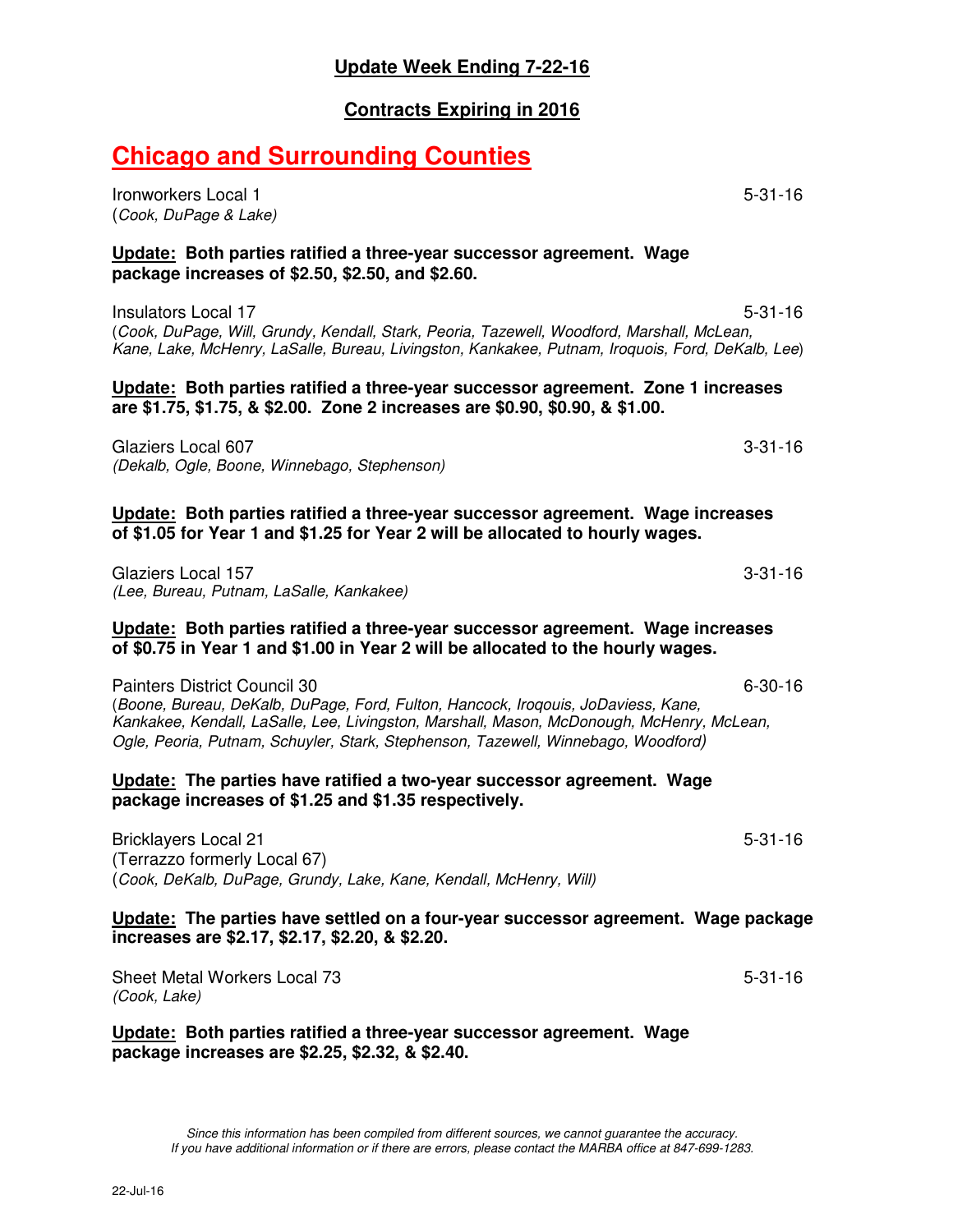# **Rockford (Northwestern Illinois)**

| <b>Bricklayers Local 6</b><br>(Boone, Winnebago, Stephenson, Ogle, Lee, Whiteside, Carroll, Jo Daviess)                                              | $5 - 31 - 16$ |
|------------------------------------------------------------------------------------------------------------------------------------------------------|---------------|
| Update: The parties have reached a tentative agreement on a three-year successor<br>agreement. Wage package increases are, \$1.85, \$1.95, & \$2.05. |               |
| Carpenters Local 790<br>(Joe Daviess, Stephenson, Ogle, Carroll, Whiteside, Lee, DeKalb)                                                             | $5 - 31 - 16$ |
| Update: The parties have settled on a three-year successor agreement. Wage package<br>increases are \$1.85, \$1.95, & \$2.05.                        |               |
| Carpenters Local 792<br>(Boone, Winnebago, Ogle)                                                                                                     | $5 - 31 - 16$ |
| Update: The parties have settled on a three-year successor agreement. Wage package<br>increases are \$1.85, \$1.95, & \$2.05.                        |               |
| Cement Masons Local 11, Area 382<br>(Winnebago, Boone)                                                                                               | $5 - 31 - 16$ |
| Update: The parties have reached a tentative agreement on a three-year<br>successor agreement. Wage package increases are, \$1.85, \$1.95, & \$2.05. |               |
| Cement Masons Local 11, Area 587<br>(Jo Daviess, Stephenson, Ogle, Carroll, Whiteside, Lee)                                                          | $5 - 31 - 16$ |
| Update: The parties have reached a tentative agreement on a three-year<br>successor agreement. Wage package increases are, \$1.85, \$1.95, & \$2.05. |               |
| Laborers Local 32 (Building)<br>(Winnebago, DeKalb)                                                                                                  | $4 - 30 - 16$ |
| Update: The parties have settled on a three-year agreement. Wage package<br>increases are as follows: 2016 - \$1.85, 2017 - \$1.95, 2018 - \$2.05.   |               |
| Laborers Local 727 (Building)<br>(Jo Daviess, Stephenson, Carroll, Ogle, Whiteside, Lee)                                                             | 4-30-16       |
| Update: The parties have settled on a three-year agreement. Wage package<br>increases are as follows: 2016 - \$1.85, 2017 - \$1.95, 2018 - \$2.05.   |               |
| Plasterers Local 11, Area 382<br>(Winnebago, Boone)                                                                                                  | $5 - 31 - 16$ |
| Update: The parties have reached a tentative agreement on a three-year<br>successor agreement. Wage package increases are, \$1.85, \$1.95, & \$2.05. |               |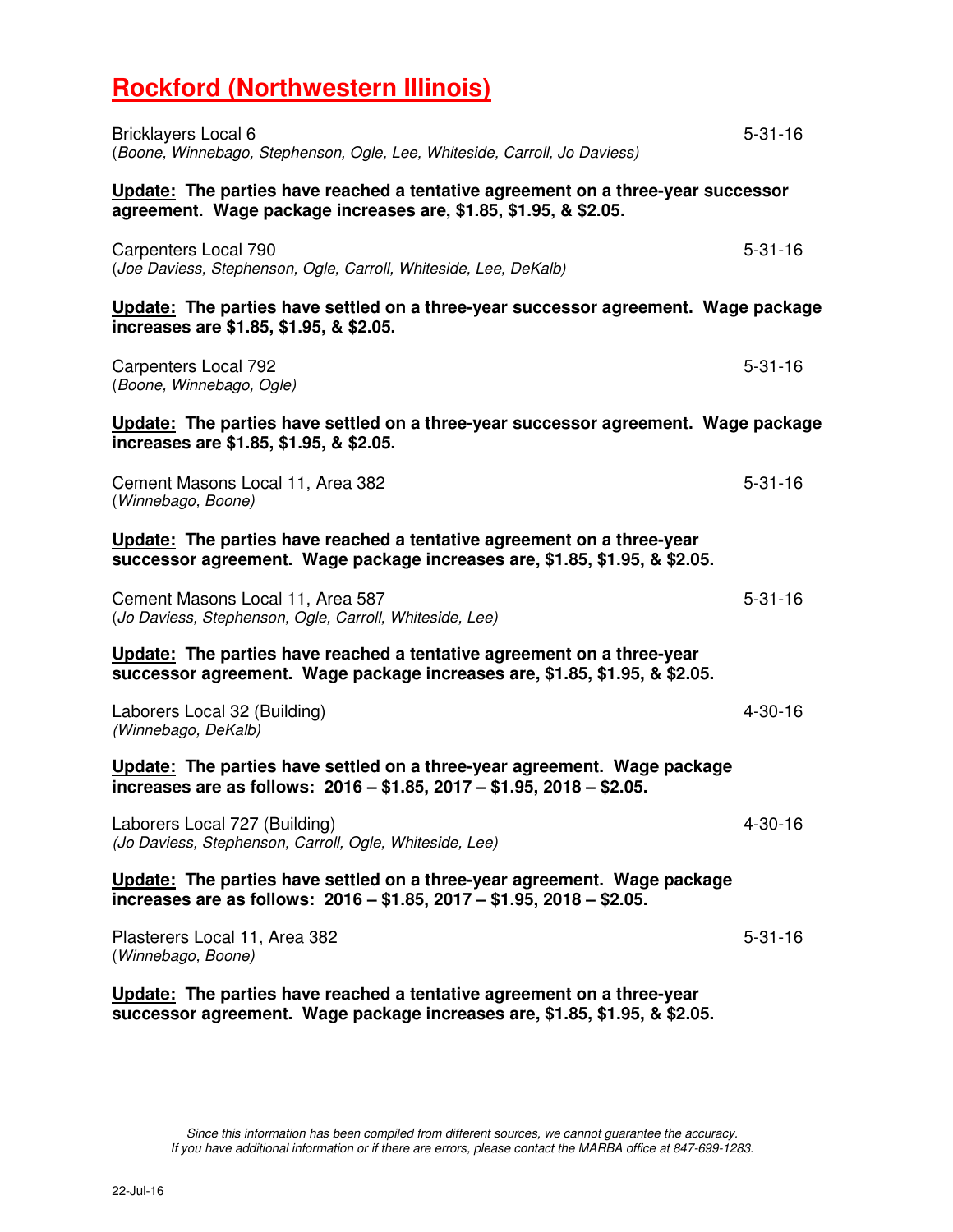**Update: The parties have reached a tentative agreement on a three-year successor agreement. Wage package increases are, \$1.85, \$1.95, & \$2.05.** 

### **Central Illinois**

| (Bureau, Grundy, LaSalle, Putnam, Northeast Corner of Marshall)                                       |
|-------------------------------------------------------------------------------------------------------|
| Update: The parties settled on a three-year agreement. Wage package increases of<br>\$2.00 each year. |

Roofers Local 11 5-31-16

Sheet Metal Local 1 – North 5-31-16 *(Bureau, LaSalle, Putnam, Marshall, Stark)*

#### **Update: The parties settled on a two-year agreement. Wage package increases are \$1.55 and \$1.60 respectively.**

Cement Masons Local 143 4-30-16 (*Champaign, Clark, Coles, Crawford, Cumberland, Douglas, Edgar, Ford, Lawrence, Vermilion, Moultrie, Piatt, Shelby, Effingham, Wabash)*

#### **Update: The parties settled on a three-year agreement. Wage package increase of \$1.26, \$1.25, \$1.25.**

Tile Setters Local 8 4-30-16 (*Champaign, Clark, Coles, Crawford, Cumberland, Douglas, Edgar, Ford, Lawrence, Vermilion, Moultrie, Piatt, Shelby, Effingham, Wabash)* 

**Update: The parties settled on a three-year agreement. Wage package increases are \$1.26, \$1.26, and \$1.26.** 

### **Quad Cities**

Carpenters Local 4 & 166 4-30-16 4-30-16 (IL: *Rock Island, Mercer, Henry, Henderson*) (IA: *Scott, Muscatine, Louisa North of the IA River*)

**Update: The Agreement opened early and settled for six years. The wage package increase calls for \$1.50 each year for the first five years with a wage reopener in the sixth year. The six-year agreement was reached in one meeting.** 

Laborers Local 309 4-30-16 (IL*: Rock Island, Mercer*) (IA: *Scott, Clinton, Iowa, Johnson, Muscatine, Washington*)

**Update: The Union struck the last week of May for approximately five (5) days. The agreement has since been settled. The successor agreement is for six (6) years. Wage package increase are \$1.40, \$1.40, \$1.35, \$1.35, \$1.35, \$1.35.** 

Cement Finishers Local #18, Area 544 4-30-16 (IL: *Rock Island, Mercer, Henderson north US Rt 34*)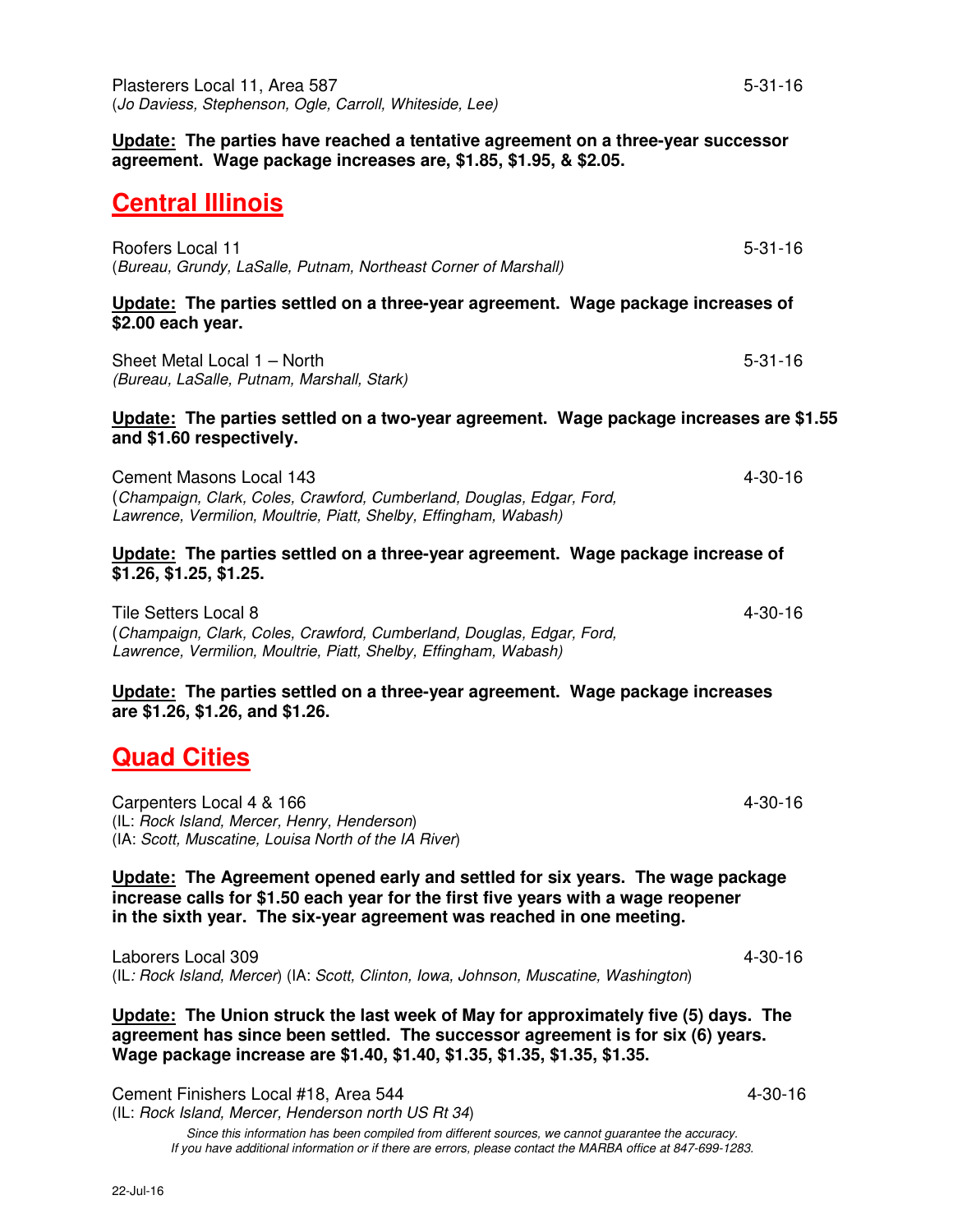#### **Update: The parties have settled on a six-year agreement. Wages package increases are \$1.40, \$1.45, \$1.45, \$1.45, \$1.45, \$1.50.**

Bricklayers #6, Rock Island Chapter 4-30-16 (IL: *Rock Island, Mercer*) (IA: *Scott, Townships of Fulton & Montpelier in Muscatine*)

#### **Update: The parties have settled on a six-year agreement. Wage package increases are \$1.35, \$1.40, \$1.45, \$1.50, \$1.50, \$1.50.**

Ironworkers # 111 6-30-16 *(IL: Rock Island, Henry, Mercer, Carroll, JoDavies, Knox, Warren, Whiteside*) *(IA: Scott, Muscatine, Cedar, Clinton, Dubuque, Louisa, Jackson, Jones*)

#### **Update: The parties have settled on a six-year agreement. Wages package increases are \$1.50, \$1.50, \$1.65, \$1.70, \$1.70, \$1.50.**

Roofers #32 6-30-16 (IL: *Rock Island, Henry, Mercer, Whiteside, Knox, Warren, Henderson, City of Macomb and all west of the city in McDonough County*) (IA: *Scott, Clinton, Muscatine*)

**Update: The parties have settled on a three-year successor agreement. Wage package increases are \$1.30 for each year.** 

### **Southern Illinois**

Southern & Central Laborers D. C. 4-31-16 *(Jefferson, Effingham, Hamilton, Clay, Jesper, Crawford, Lawrence, Wabash, White, Richland, Wayne, Edwards, Fayette, and Marion)* 

#### **Update: A three-year successor agreement has been reached. Wage package increases include \$1.40, \$1.45 & \$1.50 respectively.**

Twelve Counties S.W. IL Laborers **7-31-16** (*Bond, Calhoun, Clinton, Green, Jersey, Macoupin, Madison, Monroe, Montgomery, Randolph, St. Clair, Washington)* 

#### **Update: A three-year successor agreement has been reached. Wage package increases include \$1.30, \$1.40 & \$1.40 respectively.**

Laborers Local 397 **7-31-16** (*Greater Madison County)* 

**Update: A three-year successor agreement has been reached. Wage package increases include \$1.30, \$1.40 & \$1.40 respectively.**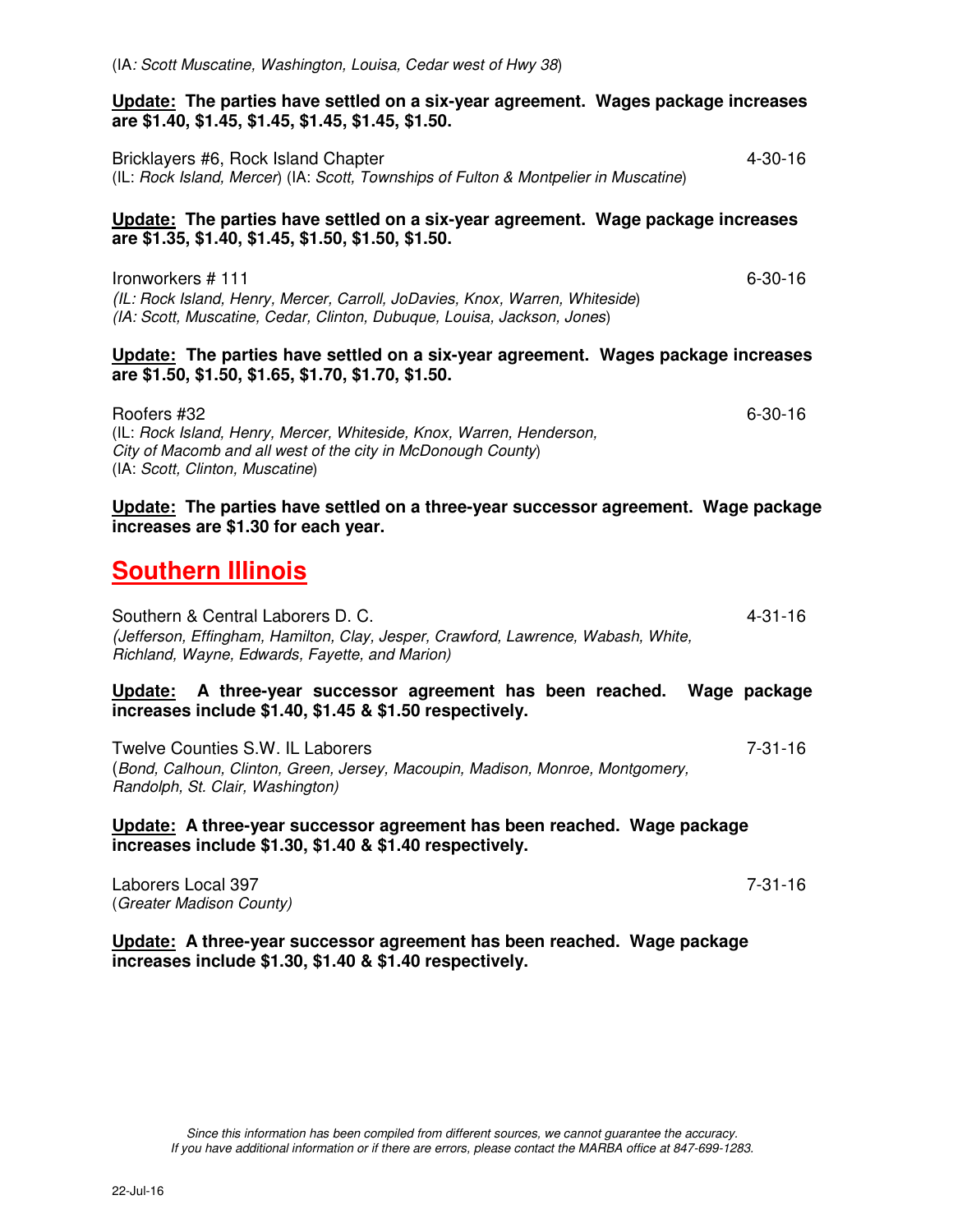**Update: A three-year successor agreement has been reached. Wage package increases include \$1.30, \$1.40 & \$1.40 respectively.**

Laborers Local 670 & 742 7-31-16 *(St. Clair, Clinton, Madison)* 

**Update: A three-year successor agreement has been reached. Wage package increases include \$1.30, \$1.40 & \$1.40 respectively.** 

# **Minnesota**

Bricklayer 1 4-30-16 *(Statewide)*

**Update: The parties have reached a three-year successor agreement. The Agreement runs from 5/1/16-4/30/19. Wage package increases are \$1.90, \$1.95, & \$1.95.** 

Carpenters NCRCC 4-30-16 *(Minnesota south of the north lines of Traverse, Grant, Douglas, Todd, Morrison, Mille Lacs, Kanabec, and Pine counties, portions of Western Wisconsin)* 

**Update: The parties have reached a three-year successor agreement. The Agreement runs from 5/1/16-4/30/19. Wage increases are \$1.90, \$1.95, & \$1.95.** 

Cement Masons 633 4-30-16 *(Anoka, Carver, Chisago, Dakota, Hennepin, Isant, Kanabec, McLeod, Mille Lacs, Ramsey, Rice, Sherburne, Sibley, Scott, Washington, Wright, Pine (partial))*

**Update: The parties have reached a three-year successor agreement. The Agreement runs from 5/1/16-4/30/19. Wage package increases are \$2.00, \$1.90, & \$1.90.** 

Iron Worker 512 Minnesota, parts of ND, and Western Wisconsin 4-30-16 *(All of Minnesota, all of North Dakota, 21 counties in Western Wisconsin)* 

**Update: The parties have reached a three-year successor agreement. The Agreement runs from 5/1/16-4/30/19. Wage package increases are \$1.95, \$2.00, & \$2.00 for the areas encompassing Metropolitan Minneapolis (Area A) & Northern MN (Area B). Wage package increases for North Dakota (Area C) are \$2.35, \$2.20, & \$2.05.** 

Laborers Council TC Metro, SE and Central MN, St. Cloud, Red Wing  $\qquad \qquad 4-30-16$ *(Minneapolis, Rochester, Red Wing, Winona, Austin, St. Paul, Mankato, St. Cloud, N. Dakota, Duluth, Virginia)* 

**Update: The parties have reached a three-year successor agreement. The Agreement runs from 5/1/16-4/30/19. Wage package increases are \$1.90, \$1.95, & \$1.95.**

*Since this information has been compiled from different sources, we cannot guarantee the accuracy. If you have additional information or if there are errors, please contact the MARBA office at 847-699-1283.*